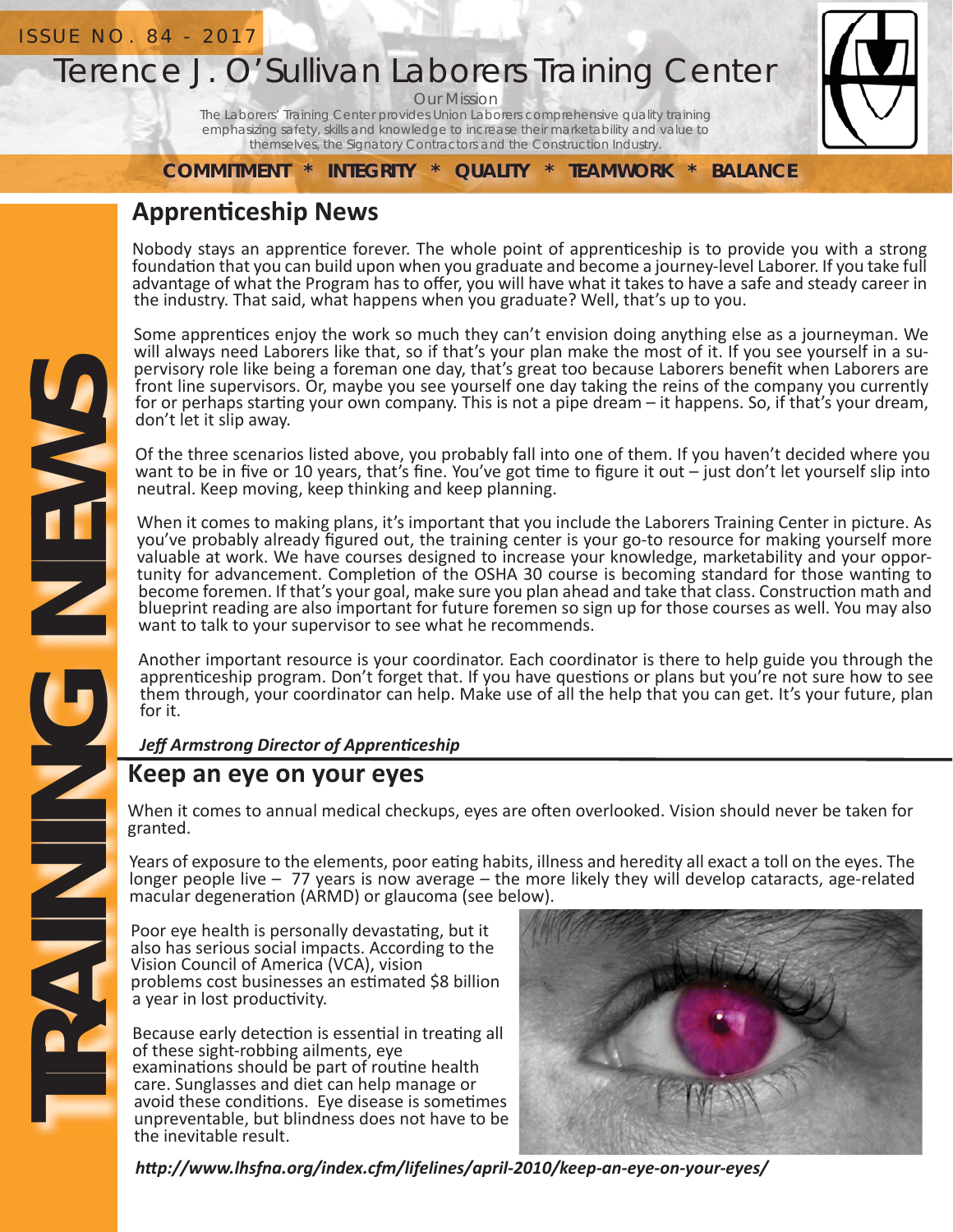

## **NoƟ cias de Aprendizaje**

Nadie se queda como aprendiz para siempre. El motivo del aprendizaje es proporcionarle una base sólida sobre la cual usted puede construir cuando se gradúe y se convierta en un journeyman. Si aprovecha todo lo que el programa tiene para ofrecer, tendrá lo que se necesita para tener una carrera segura y estable en la industria. Dicho esto, ¿qué sucede cuando se gradúe? Bueno, eso depende de usted.

Algunos aprendices disfrutan tanto del trabajo que no se imaginan hacer nada más que terminar como journeyman. Siempre necesitaremos obreros así que si este es tu plan aprovecha al máximo. Si usted se ve a sí mismo un dia en papel de supervisión o ser superintendente, esto también es genial porque los obreros se benefician cuando los obreros son supervisores de primera línea. O, tal vez usted se ve un día tomando las riendas de la empresa con la que actualmente trabaja o tal vez sueña con iniciar su propia empresa. Esto no es un imposible - sucede. Si ese es tu sueño, no lo dejes escapar.

De los tres escenarios enumerados arriba, usted caerá probablemente en uno de ellos. Si no has decidido dónde quieres estar en cinco o 10 años, está bien. Tienes tiempo para resolverlo - simplemente no te dejes caer en neutral. Sigue avanzando, sigue pensando y sigue planeando.

Es importante que incluya al Centro de Entrenamiento de los Obreros cuando se trata de hacer planes para su futuro. Como usted probablemente ya ha descubierto, el centro de formación es su recurso para ser más valioso en el trabajo. Tenemos cursos diseñados para aumentar su conocimiento, negociabilidad y su oportunidad para el progreso. La terminación del curso OSHA 30 se está convirtiendo en estándar para aquellos que quieren convertirse en supervisores. Si ese es su objetivo, asegúrese de planificar con anticipación y tomar esa clase. La matemática de la construcción y la lectura del modelo también son importantes para futuros supervisores, así que inscríbase en esos cursos también. En su trabajo, platique con su supervisor para ver que le recomienda.

Otro recurso importante es su coordinador. Cada coordinador está ahí para ayudarle y guiarlo a través del programa de aprendizaje. Si tiene preguntas o planes pero no está seguro de cómo lograrlo, su coordinador puede ayudarle. Haga uso de toda la ayuda que puede obtener. Planeé para su futuro.

#### *Jeff Armstrong Director de Aprendizaje*

### **Proteja su Vista**

Cuando se trata de exámenes médicos anuales, los ojos a menudo son pasados por alto. La visión nunca debe darse a lo ligero.

Años de exposición a los elementos, los malos hábitos alimenticios, la enfermedad y la herencia todos los causan cansancio en los ojos. Cuanto más tiempo viven las personas - 77 años son ahora promedio - más probable es que desarrollen cataratas, degeneración macular

relacionada con la edad (ARMD) o glaucoma (ver más abajo).

La mala salud ocular es personalmente devastadora, pero también tiene serios impactos sociales. Según el Consejo de la Vision Americana (VCA), los problemas de visión cuestan a las empresas un estimado de \$ 8 mil millones al año en pérdida de productividad.

Debido a que la detección temprana es esencial en el tratamiento de todas estas dolencias que roban la vista, los exámenes de la vista deben ser parte de la atención médica de rutina. Las gafas de sol y la dieta pueden ayudar a manejar o evitar estas

condiciones. La enfermedad del ojo es a veces impredecible, pero la ceguera no tiene que ser resultado inevitable.

*hƩ p://www.lhsfna.org/index.cfm/lifelines/april-2010/keep-an-eye-on-your-eyes/*

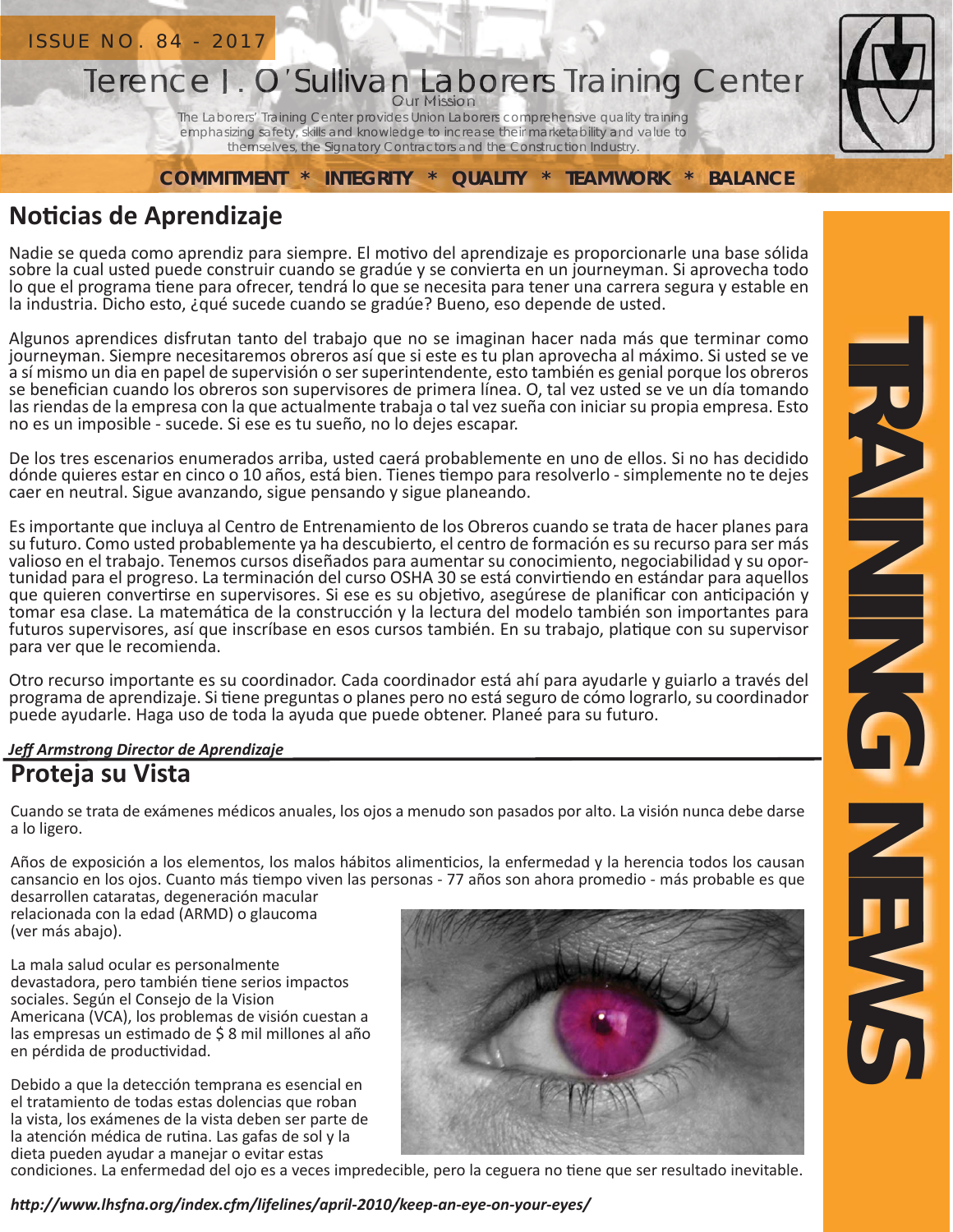

#### Our Mission Terence J. O'Sullivan Laborers Training Center

The Laborers' Training Center provides Union Laborers comprehensive quality training emphasizing safety, skills and knowledge to increase their marketability and value to themselves, the Signatory Contractors and the Construction Industry.

**COMMITMENT \* INTEGRITY \* QUALITY \* TEAMWORK \* BALANCE**

#### **Laborers' Pre-Apprenticeship Program By Tony Castillo**

Why is pre-apprenticeship promoted by the Northern California Laborers?

Pre-apprenticeship streamlines the recruitment process into apprenticeship by pre-screening a qualified, job-ready apprentice pool that is made up of a diverse pool of prepared candidates that are already trained with apprenticeship standards (pre-apprenticeship classes are taught by Laborers Training Center (LTC) instructors under the supervision and quality control overview of the LTC training director.

The Laborers' pre-apprenticeship program is operated by local community based organizations (CBOs) and is designed to prepare individuals to enter and succeed in the Laborers' Apprenticeship Program. Pre-apprenticeship is intended to expand participants career pathway opportunities with industry-based training coupled with classroom instruction.

Applicants into pre-apprenticeship have to meet the same minimum standards for selection into the regular apprenticeship: 18 years of age or older, valid California Driver License, physically able to work in construction, drug free and reliable transportation. Once they get selected, participants explore and learn about careers in construction by building their literacy, math, English, and work-readiness skills employers desire. Once they graduate from the program, they get physically assessed to ensure they meet the requirements of the job site. Why is pre-apprenticeship beneficial to the Laborers' Apprenticeship Program?

Our quality pre-apprenticeship programs contribute to the development of a diverse and skilled workforce by preparing participants to meet the basic qualifications for entry into the Laborers Apprenticeship Program. Through a variety of unique designs and approaches, pre-apprenticeship programs can be adapted to meet the needs of differing populations being trained, the various employers and sponsors they serve, and specific opportunities within the local labor market.

The pre-apprenticeship program provides hands-on training to individuals in a simulated lab experience or through volunteer opportunities, when possible, neither of which supplants a paid employee but accurately simulates the industry and occupational conditions of regular Apprenticeship while observing proper supervision and safety protocols.

Finally, direct entry pre-apprenticeship programs have formalized agreements with the Laborers Union that enable individuals who have successfully completed their approved program to enter directly into the Registered Laborers Apprenticeship Program and includes articulation agreements for earning advanced credit/placement for skills and competencies already acquired.

*Tony CasƟ llo Workforce Development*